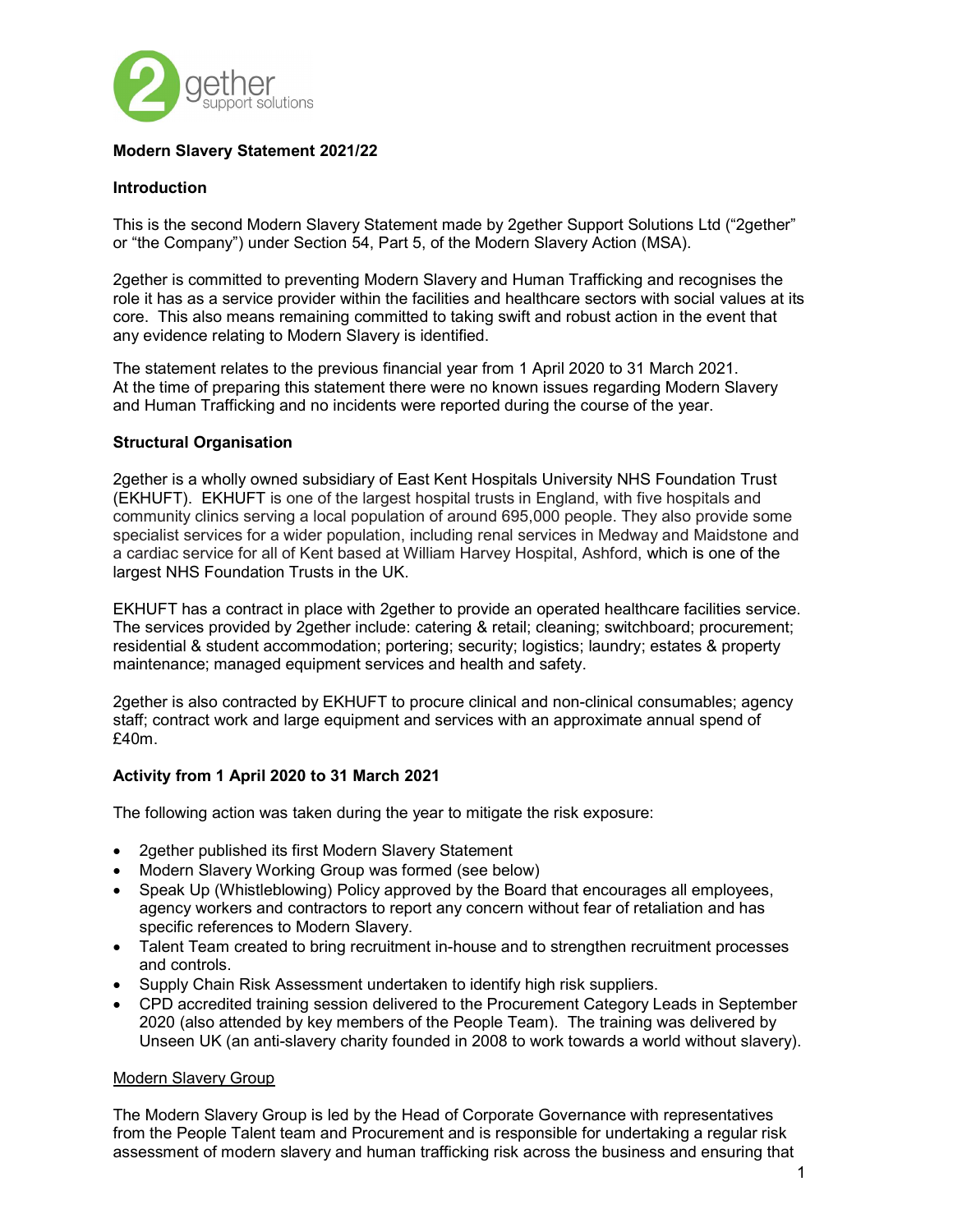

effective action is taken to mitigate the level of risk exposure. The Group meets quarterly to review the Modern Slavery Action Plan to monitor compliance with the MSA.

### Risk Assessment

2gether has identified two key risk areas:

### 1. People - the employment and provision of labour

### Full Time Employees

- Contracts of employment are not entered into with new employees unless the candidate has been vetted appropriately with their qualifications verified (as required) and references obtained.
- The Compliance Team undertake frequent checks of employment records for new joiners to ensure all such checks have been undertaken.
- 2gether follows the NHS employers' guidance that identifies designated roles as requiring DBS checks. There is the same requirement in place for permanent employees and agency workers. All team members within the Compliance Team have undertaken certified DBS training.

### Agency Personnel

The Procurement Team is responsible for the appointment of reputable employment agencies that are then required to maintain the same level of compliance standards and checking as for full time employees.

The recruitment of all agency personnel is managed centrally by the People Team who always verifies the practice of any new agency before agency workers are accepted.

#### 2. Procurement - the supply chain

The Procurement Team within 2gether undertakes procurement on behalf of 2gether as a Company and to provide a contract procurement service to EKHUFT and the supply chain includes a combination of distributors and direct supply arrangements.

2gether's Procurement Strategy includes a commitment to the Company's obligations under the MSA. This commitment includes the action that will be taken to ensure that effective controls are in place to identify and mitigate Modern Slavery risk when procuring goods and services on behalf of 2gether or as part of the procurement service delivered to EKHUFT.

Where a distributor (e.g. NHS Supply Chain) or procurement hub (e.g. NHS Commercial Solutions) contracts for goods and services on behalf of 2gether an obligation is placed on them to monitor compliance with the MSA.

When 2gether has a direct supply arrangement then it retains direct responsibility for undertaking effective due diligence to identify and mitigate Modern Slavery risk.

NHS Terms and Conditions apply for all non-clinical procurement and the NHS Standard Contract apply for all clinical procurement. Both sets of terms and conditions require suppliers to comply with all relevant legislation.